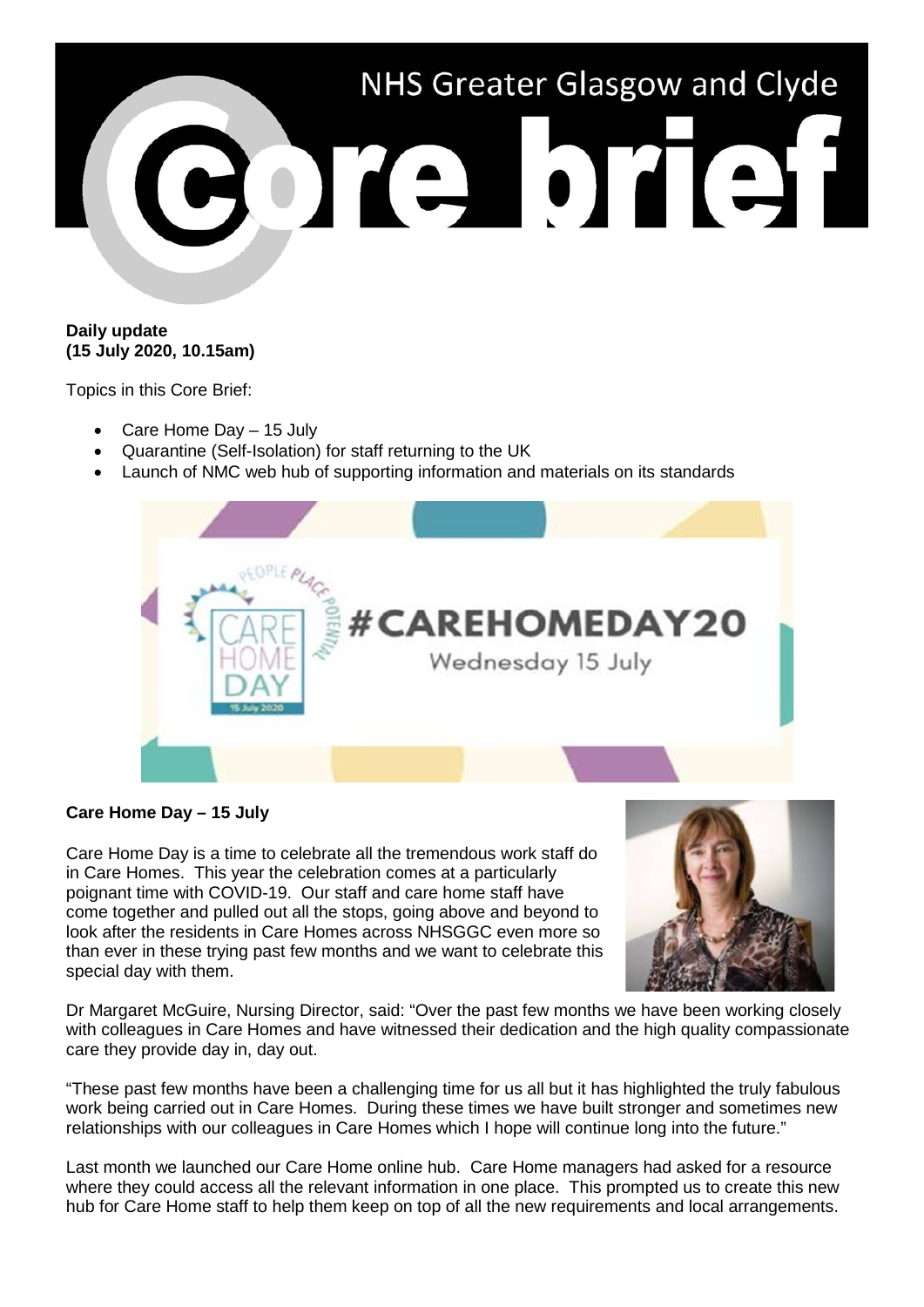You can access the [Care Homes hub](https://www.nhsggc.org.uk/your-health/health-issues/covid-19-coronavirus/for-care-homes/) on the NHSGGC website.

This year's online Care Home Day celebrations aim to raise awareness of and promote Care Homes, sharing good news stories and recognising the role they play in communities.

The theme of the day is Care Community, to highlight how care homes are essential parts of the health and social care community as well as local communities in Scotland.

We know that people across the country are immensely grateful for the work care home staff do in caring for their relatives and you can show your appreciation now by flooding social media today with your stories.

If you have any stories about Care Homes, share them and get involved on Twitter using the hashtag #carehomeday20 and tag us @NHSGGC so we can retweet your stories.

## **Quarantine (Self-Isolation) for Staff Returning to the UK**

The Foreign and Commonwealth Office (FCO) currently advises British nationals against all but essential international travel, although the situation will continue to develop as we move forward. Anyone considering travel abroad should check the most up to date information on foreign travel through the Scottish Government's "Coronavirus in Scotland" Information and Support portal [www.gov.scot/coronavirus-covid-19.](http://www.gov.scot/coronavirus-covid-19)

Guidance has now been issued specifically for people returning from countries (from 8 June onwards) where a 14 day quarantine (self-isolation) period is required.

It is important that everyone is able to take breaks from work. However, as a result of the self-isolation rules now in force across the UK and on the basis of the FCO advice, foreign travel for recreational purposes is discouraged at this time.

There is separate guidance dependent on the following:

- Travel booked before 9 June and manager approval in place
- Travel booked before 9 June and no manager approval in place
- Travel booked from 9 June onwards.

[You can view the full guidance here.](https://www.nhsggc.org.uk/media/261826/covid19_staff_quarantine_staff_returning_to_uk.pdf) If you require further information please arrange to speak to your Line Manager in the first instance.

In addition the full list of exempt countries and territories can be viewed here - [Exempt.](https://www.gov.scot/publications/coronavirus-covid-19-public-health-checks-at-borders/pages/exemptions/)

## **Launch of NMC web hub of supporting information and materials on its standards**

Since 2018, we have introduced [a suite of new programme and proficiency standards for nurses,](https://www.nmc.org.uk/standards/)  [midwives and nursing associates.](https://www.nmc.org.uk/standards/) This is to ensure that practitioners are equipped with the skills and knowledge they need to deliver high quality care now and in the future.

The new standards were co-produced in partnership with professionals, people who use services, other health and care professionals, charities and advocacy groups across all four countries of the UK.

To support people to understand the new standards, we are proud to launch our new standards web hub containing supporting information and materials such as recorded webinars, scenarios, briefings and leaflets.

You can visit the web hub at: